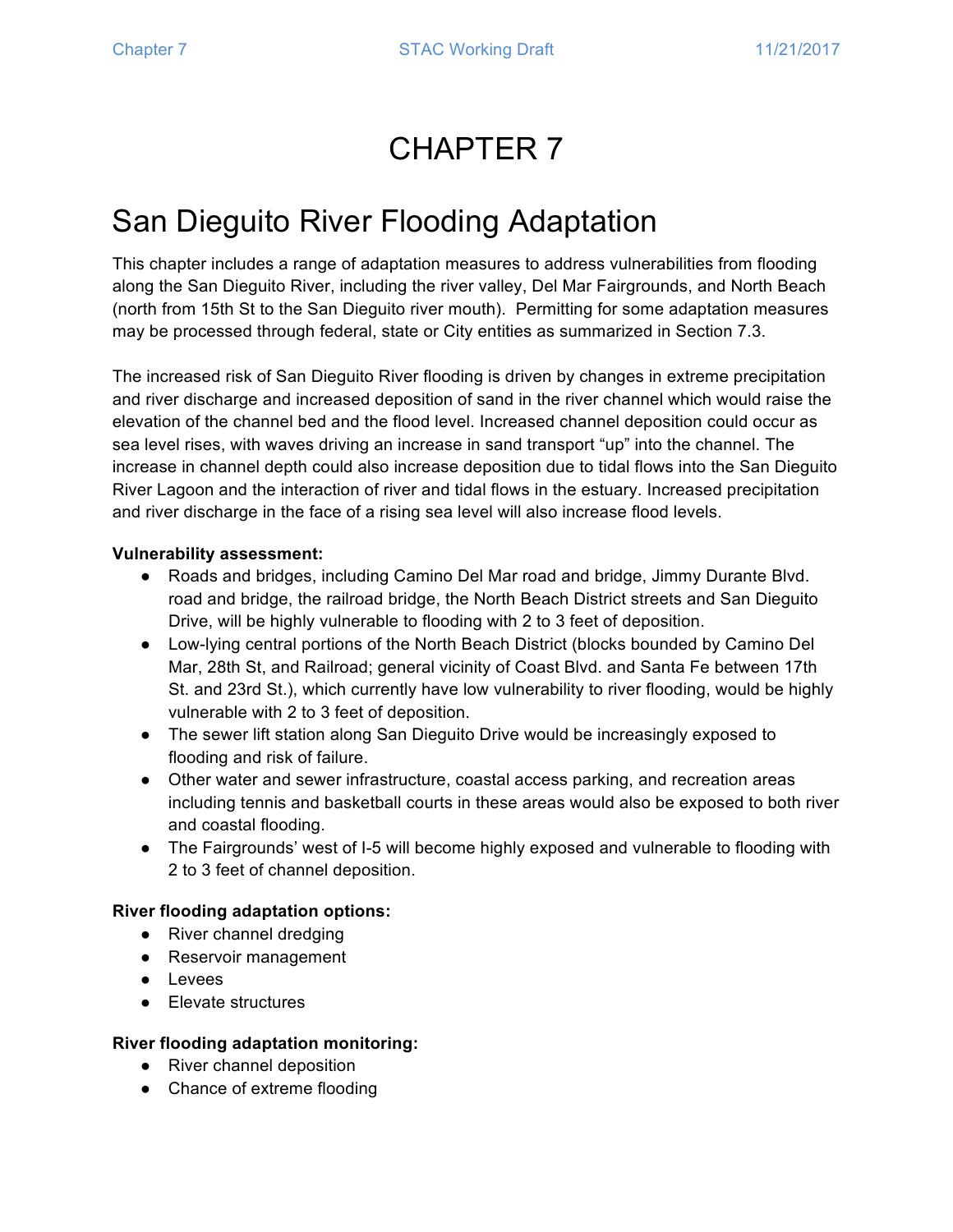# 7.1 Adaptation options

Del Mar's Beach Preservation Initiative was drafted and adopted by voters in 1988 to remove private seawall encroachments from public property while providing protection for ocean front homes from wave attack. To some extent, the seawalls may also protect landward properties from wave attack, but the primary risk to these properties is river water flooding. The adaptation options in this section provide mechanisms to protect Del Mar's low-lying homes from increased flood risk due to sea level rise.

## 7.1.1 Adaptation option: river channel dredging

River channel dredging maintains the channel bed near its current elevation and maintains the river flood risk near the current risk level. This could be accomplished using marine-based floating dredges and barges and/or land-based equipment operated from the channel bank. Assuming the dredged material is primarily sand, the dredged material could be placed on the beach to provide nourishment as a beach adaptation measure. Material could also be placed to raise the elevation of wetlands as a wetland adaptation measure (e.g., using "spray" dredging), especially for finer-grained dredged material.

Southern California Edison has dredged the River channel as part of the San Dieguito Lagoon Wetland Restoration. Southern California Edison dredged approximately 40,000 cubic yards of sand from the channel in 2011, 16,800 cubic yards in 2015, and approximately 19,000 cubic yards in 2017 to maintain the tidal flow (tidal prism) required by mitigation permits. Southern California Edison is required to maintain a minimum tidal prism, which is achieved by maintaining a certain minimum channel cross-section; however, the permits and maintenance program do not account for future sea-level rise or require a certain channel bed elevation to be maintained. With sea-level rise, the tidal prism could be maintained for the restoration, while the channel bed elevation and flood risk increase. Modifying the channel dredging program to maintain the channel bed elevation as a river flood adaptation measure is therefore expected to be required..

As part of the Adaptation Plan, it is recommended that the City review ongoing channel survey data and deposition monitoring from the San Dieguito Lagoon Restoration and **communicate** with Southern California Edison on the channel dredging program to influence its benefit toward protecting City properties. It is encouraged that the city coordinate with Southern California Edison to identify optimal times and placements for dredging such that dredged material would remain in place for as long as possible. Past dredging has not been designed to optimize benefit to the beach and protection from flooding.

#### 7.1.2 Adaptation option: reservoir management

The City of San Diego's Lake Hodges Reservoir controls flows from approximately 87% of the San Dieguito River watershed. The primary purpose of the Lake Hodges Reservoir is water storage; however, the Reservoir can provide ancillary flood management benefits. In the past,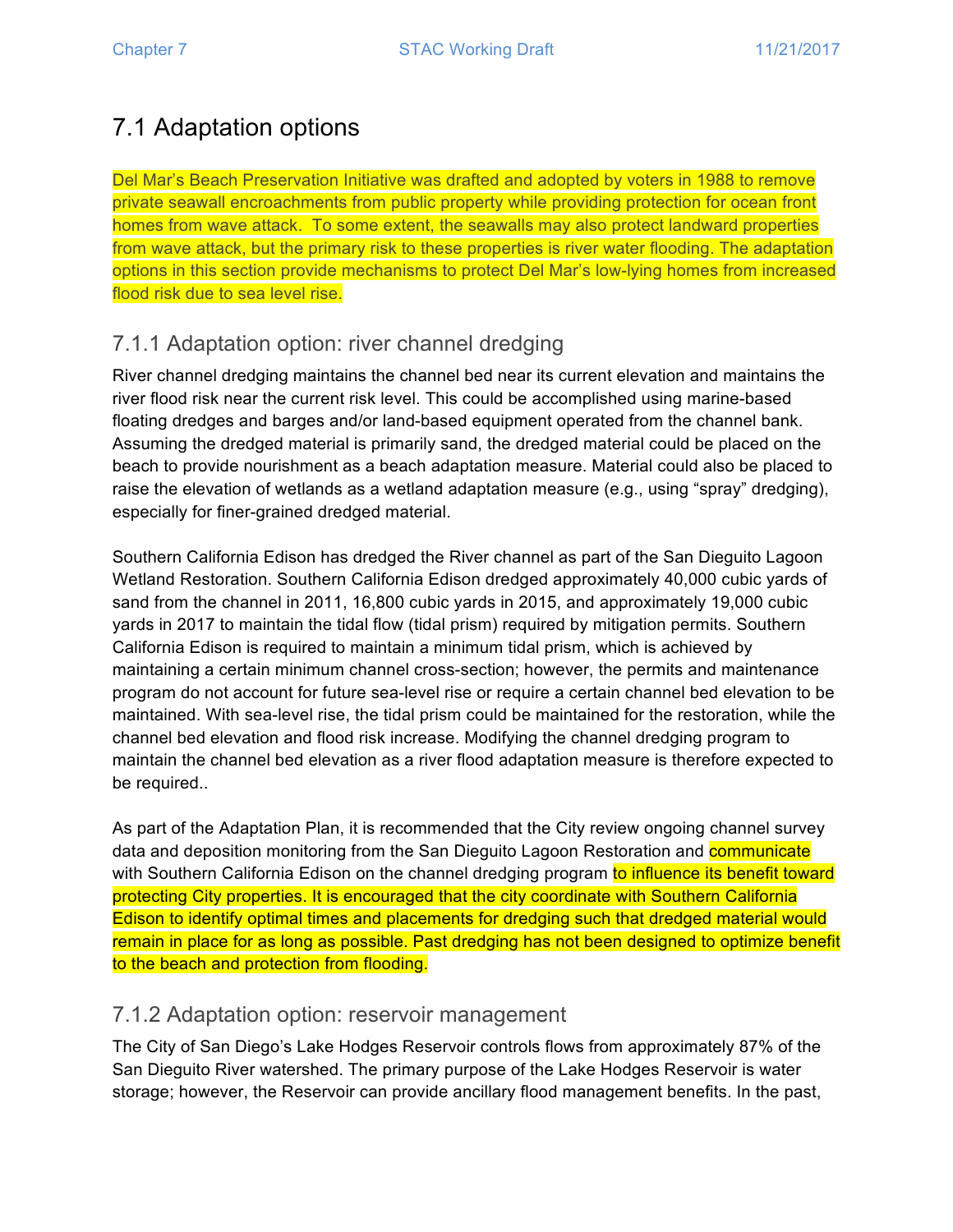extreme river flooding has occurred when the reservoir is full and extreme rainfall runoff events overtop the dam spillway and is conveyed downstream. The majority of the extreme river discharge at Del Mar has been contributed by the flow spilling over the dam spillway, as occurred in floods in 1978 and the early 1980's.

In 2012, The San Diego County Water Authority (SDCWA) completed the Lake Hodges Projects that connected Lake Hodges to SDCWA's new Olivenhain Reservoir for the purpose of improving water supply and storage (SDCWA 2016). The connection also allows water to be pumped back and forth between Hodges Reservoir and Olivenhain Reservoir (SDWCA 2016). While the primary purpose is water storage, the improved reservoir system and operations could provide improved flood management.

As part of the Adaptation Plan, the City can coordinate with the City of San Diego, the San Diego County Water Authority (SDCWA) and the Olivenhain Municipal Water District (OMWD) to explore Olivenhain and Lake Hodges reservoir management and operations options for improving river flood management at present and with climate change. Increasing reservoir storage has the potential to at least partially offset the projected increase in River flood risk with climate change and sea-level rise-induced channel deposition. Storage volume could be increased through management of the Lake Hodges Project via pump operation or by dredging sediment from the reservoir that has been delivered by the River and accumulated in the reservoir. Dredging reservoir sediment could potentially be compatible with beach nourishment and wetland sediment placement adaptation measures. This approach is logical in that it moves sediment trapped in the reservoir to the coast, where it is needed and would have naturally deposited without the reservoir; however, there are a range of constraints and feasibility issues that would need to be considered including transporting (e.g., trucking) sediment.

### 7.1.3 Adaptation option: levees

Levees, such as engineered earth embankments, can be built along the river corridor up to elevations above flood levels to reduce the flood risk to areas behind the levees. The Adaptation Plan includes levees along the River flood corridor. Figure 7.1 illustrates how levees could be aligned with habitat restoration areas; specific locations of levees would require careful design, permitting and planning in conjunction with the Fairgrounds. The actual proposed levee alignments and wetland restoration areas would need to be planned in greater detail and would be different than shown in the example. The locations of the levees would also need to be assessed and planned in greater detail so that any levees tie into high ground.

The levees could be designed as "living levees" by creating gently-sloping upland, transition, and wetland habitats between the levee and the river (Figure 7.2). This approach is being adopted in wetland restoration practice to enhance habitat diveristy and provide wetland buffers and high tide refuge. Higher elevation transition and upland areas also provide space for wetland to migrate to with sea-level rise. Constructing living levees may be compatible with channel dredging if dredged materal can be placed to build the habitat slope adjacent to the levee. Soil for levee construction would need to meet specific engineering criteria and may need to be imported from off-site.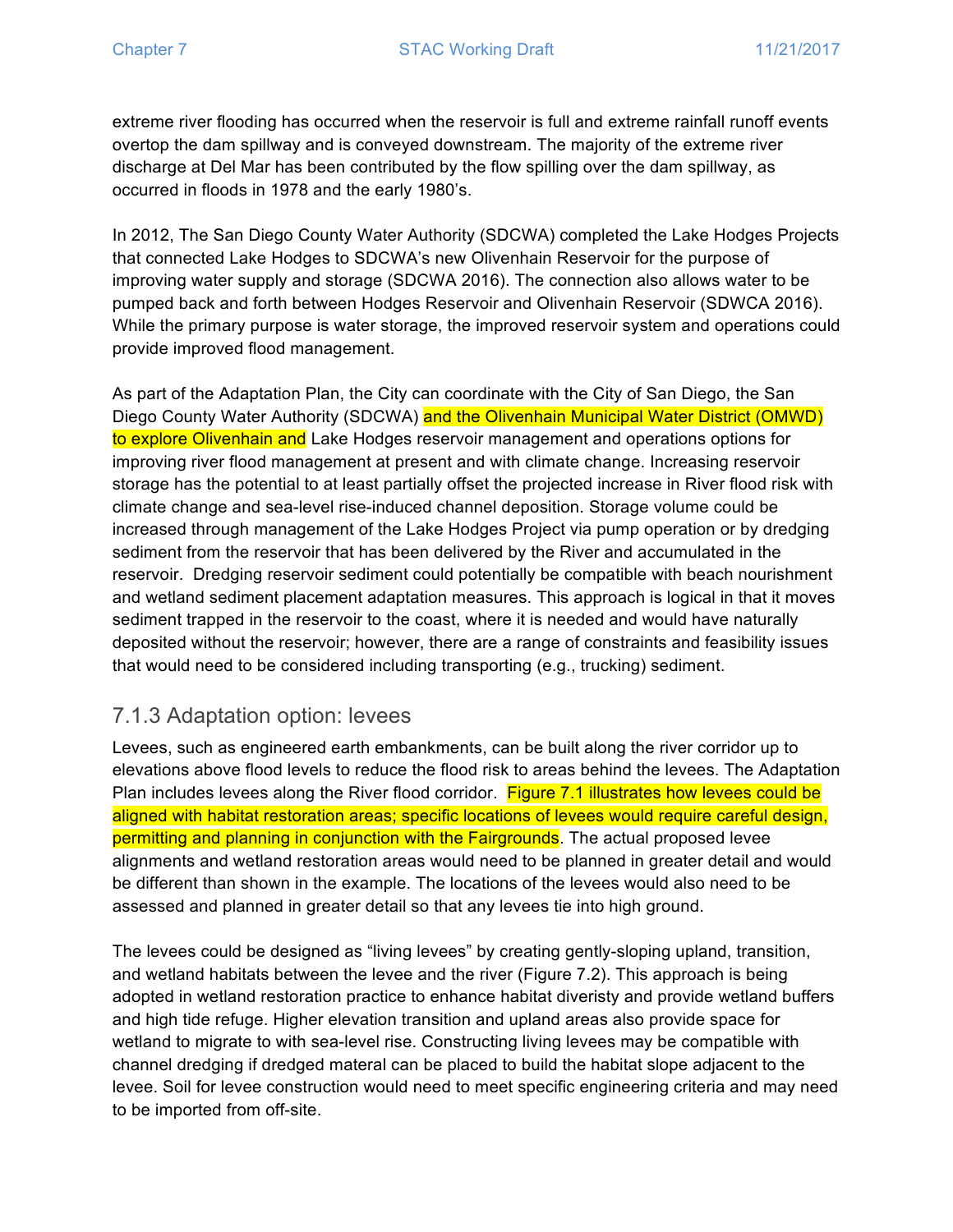

**Figure 7.1 Example to illustrate Living Levees along the San Dieguito River**

**]can this Figure be revised to remove the northern yellow line on Fairgrounds property?]**



**Figure 7.2 Living Levee Cross Section**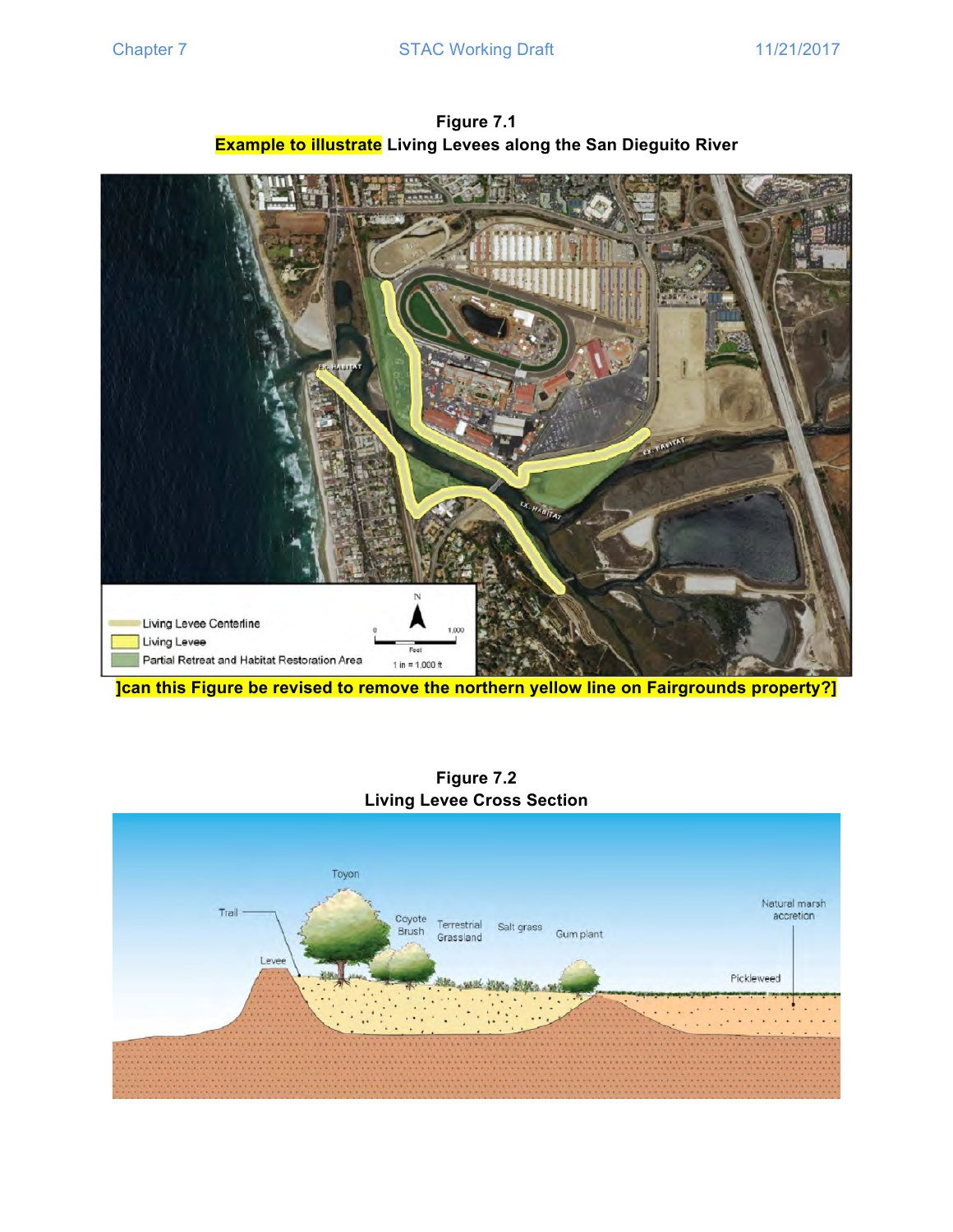The levees would need to be planned and designed to avoid potential impacts to existing habitats, sediment transport, and flood levels upstream and downstream. By combining levees with habitat restoration, the intent would be to avoid construction in existing wetland areas and create new restored upland and wetland habitats that could mitigate for potential habitat impacts. The effects of levees and restored areas on river sediment transport, deposition, and scour during storm events would also need to be analyzed. For example, the effect of the San Dieguito Lagoon Restoration on sediment transport and the potential to reduce sand supply to the beach during storm events was an important consideration in the project evaluation and design. Constructing levees to protect portions of the City and Fairgrounds that would otherwise flood during storm events could potentially increase sand transport to the beach, however this would need to be fully evaluated. Confining river flows within a levee system also has the potential to increase flood levels upstream and downstream of the levee system, which would also need to be fully evaluated and addressed in planning and design. Within the levee system (i.e., between the levees), River flood levels would also likely increase and a plan and design to reduce any potential increase in flood risk to bridges crossing the river would need to be developed.

### 7.1.4 Adaptation option: elevate structures

The ground floor elevation of homes and buildings or infrastructure such as roads can be raised to above river flood levels in the future, similar to the adaptation measure for raising structures to address North Beach coastal flooding, as described in Chapter 9. A key difference is that the area of potential river flooding is larger than the area of coastal flooding and a greater number of structures would be affected. Raising structures can include raising buildings on pile foundations and/or modifying building design/construction so that the second floor is above the target flood level and contains all flood-sensitive features, while the first floor is used for parking and/or storage and is designed to be durable and resilient to flood damage.

Raising roads and vulnerable utilities can be accomplished by placing fill to rebuild roads and replace utilities at higher elevations. Other options for raising roads and utilities may include replacing at-grade roads with pile-supported causeways. The Fairgrounds have already elevated vulnerable structures proactively. Vulnerabilities to existing and planned railroad infrastructure will require coordination with NCTD.

As part of the City's existing floodplain management program, the City already requires that new construction in the current river floodplain be elevated above the existing 100-year river flood elevation to meet Federal Emergency Management Agency (FEMA) National Flood Insurance Program (NFIP) requirements. FEMA is in the process of revising the effective Flood Insurance Rate Maps and accompanying flood levels; however, the NFIP does not currently consider sealevel rise and climate change. The City can consider modifying floodplain development policies and regulations to address sea-level rise and facilitate elevating structures over time through redevelopment.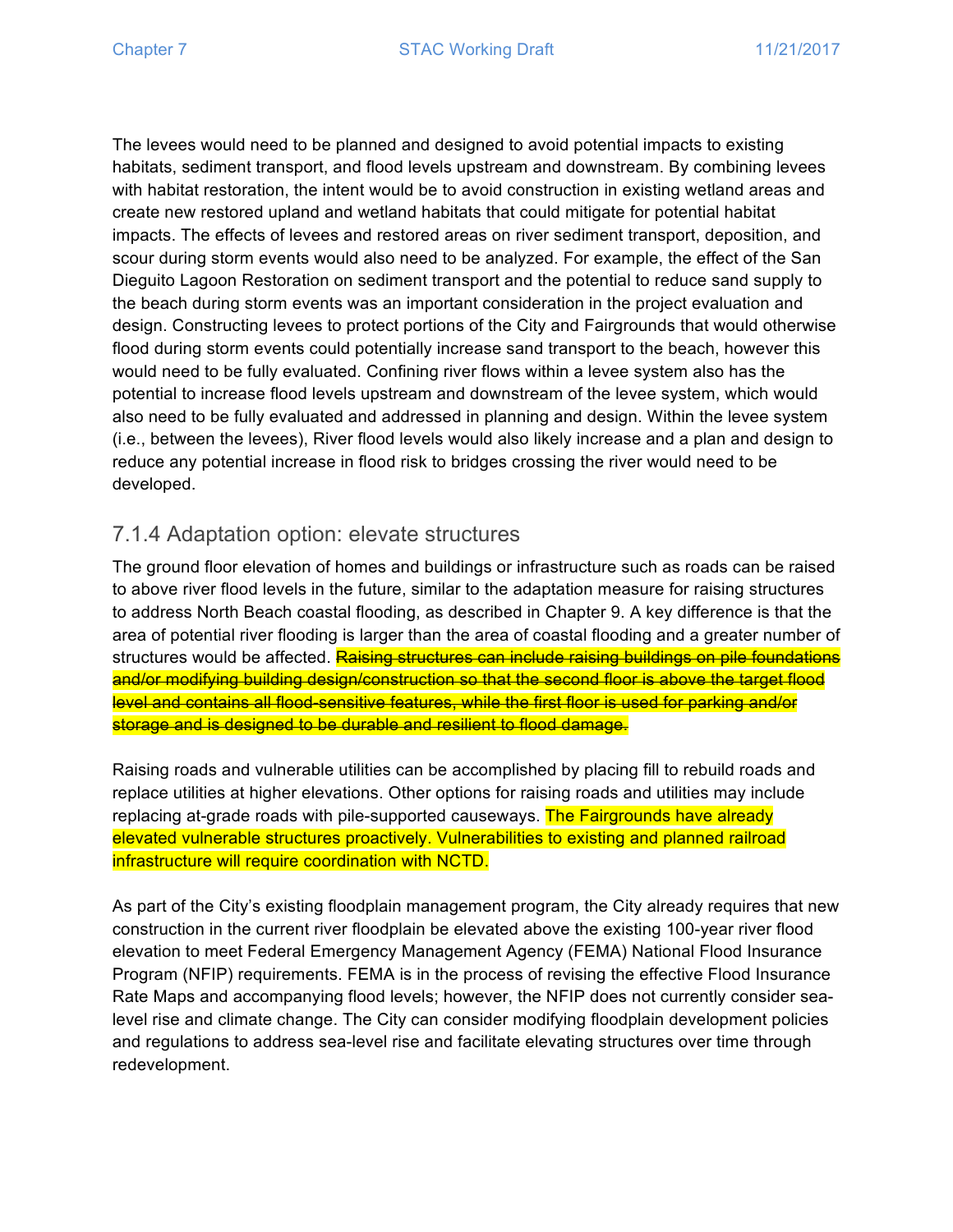## 7.1.5 Adaptation option: relocate public infrastructure

The City can consider relocating public buildings, utilities, and other infrastructure as the river flood risk to public structures increases. For at-risk private property and structures, the City could consider incentives for facilitating relocation to allow for wetland restoration along the river. As noted above, a greater number of public structures are within the river flood risk area than the coastal flood risk area.

The City can follow the development of state-wide retreat and relocation programs and pursue studies of how such programs could be implemented in the City of Del Mar. Options for facilitating structure removal could include rolling easements, relocation incentive programs, transfer of development rights programs, and programs for acquisition, buyout, or equity transfer of ownership in situations where doing so provides a commensurate public benefit.

## 7.2 River adaptation monitoring

The monitored criteria for river adaptation are channel deposition (e.g., driven by sea-level rise) and the flood risk due to sea-level rise, channel deposition, and potential for climate change to increase extreme precipitation and river discharge. Table 7.2.1 includes the projected increase in flood risk with sea-level rise/channel deposition and climate change from the Coastal Hazards, Vulnerability, and Risk Assessment (ESA 2016). These projections assume that deposition is not limited by sediment supply and that the river bed profile and flood profiles would increase in elevation with sea-level rise, with a rate and amount of deposition equal to the rate and amount of sea-level rise.

| <u>I IVIGULGU IIVGI IIVUU IIJN WILII JGU-IGVGI IIJG</u> |      |     |                |      |          |
|---------------------------------------------------------|------|-----|----------------|------|----------|
| Sea-level rise and channel<br>deposition                | 0 ft | 1ft | 2 <sub>f</sub> | 3 ft | $5.5$ ft |
| Annual chance of extreme flooding<br>(1% chance event)  | 1%   | 5%  | 6%             | 6%   | 20%      |
| Annual chance of significant flooding<br>(1980 event)   | 5%   | 15% | 25%            | 50%  | 100%     |

**Table 7.2.1 Projected river flood risk with sea-level rise**

Table 7.2.2 presents criteria to initiate planning for adaptation measures and anticipated extreme risk of flooding ranges over which measures will be effective. Based on the guiding principles, the flood risk criteria and thresholds are set to limit the risk of extreme river flooding and damage to less than 5% annual-chance of occurrence. Adaptation planning would be needed as river flooding and damage increases to 5%.The risk of more frequent, less severe, but still significant flooding such as the 1980 San Dieguito river flood event is estimated to currently be around 5% annual-chance. Adaptation to reduce extreme flood risk would reduce the risk of more frequent flooding. Table 7.2.3 provides lead times to begin advance planning before adaptation measures could be in place to limit risk.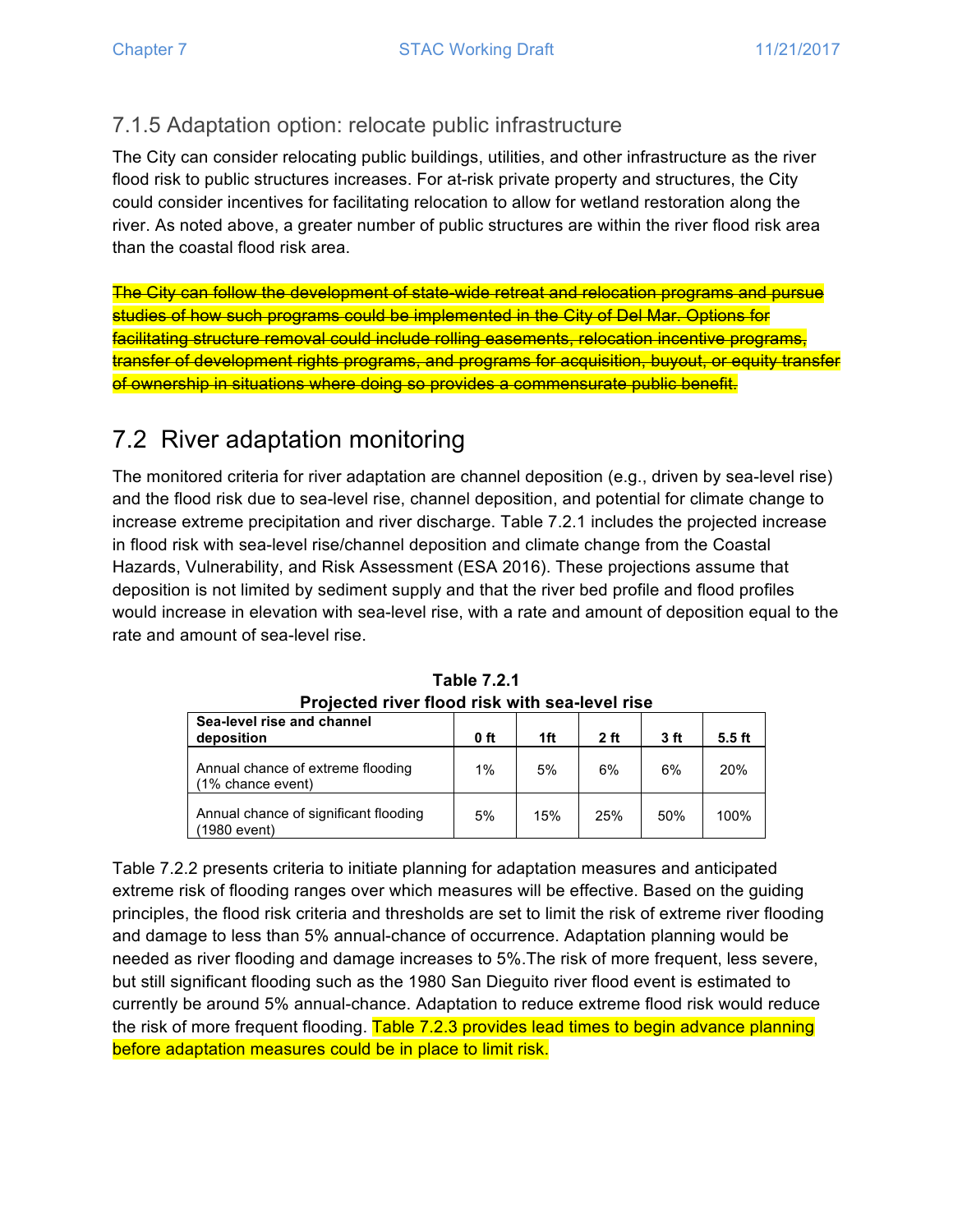|                                     |                                        | .                  |                                |     |      |  |
|-------------------------------------|----------------------------------------|--------------------|--------------------------------|-----|------|--|
| Criteria &<br><b>Thresholds</b>     | Annual risk of<br>extreme<br>flooding* | 5%                 | 15%                            | 50% | 100% |  |
|                                     | <b>Protect</b>                         | Channel dredging   |                                |     |      |  |
|                                     |                                        |                    | Reservoir management           |     |      |  |
| <b>Adaptation</b><br><b>Options</b> |                                        |                    | Levees                         |     |      |  |
|                                     | <b>Accommodate</b>                     | Elevate structures |                                |     |      |  |
|                                     | <b>Retreat</b>                         |                    | Relocate public infrastructure |     |      |  |

**Table 7.2.2 River flooding monitoring criteria to consider adaptation options**

*\*Risk of flooding without adaptations*

| <b>Table 7.2.3</b> |
|--------------------|
|                    |

**Lead times for planning river flooding adaptation options**

| <b>Risk</b>  | <b>Actions</b>     | <b>Lead Times</b>  | <b>Adaptation Options</b>      |
|--------------|--------------------|--------------------|--------------------------------|
| <b>River</b> | <b>Protect</b>     | 5-10 years         | Channel dredging               |
| flooding     |                    | 5-15 years         | Reservoir management           |
|              |                    | <b>15-20 years</b> | Levees                         |
|              | <b>Accommodate</b> | 5-10 years         | Elevate structures             |
|              | <b>Retreat</b>     | <b>15-20 years</b> | Relocate public infrastructure |

# 7.3 River adaptation coastal permitting

Coastal Development Permit review and approval for river adaptation measures may fall within the California Coastal Commission and/or the City's coastal permitting jurisdiction as well as the US or California Fish and Wildlife Service, the US Army Corps of Engineers, and California Regional Water Quality Control Boards. Depending on the jurisdiction, permits may be processed through the City of Del Mar's Local Coastal Program (LCP) and/or pursuant to the California Coastal Act. Table 7.3 summarizes the likely coastal permitting mechanisms relevant to developing the LCP amendment for river adaptation measures. Other approvals and permits would also be required and would need to be addressed separately.

**Table 7.3 Summary of likely California Coastal Act approval and permitting process for wetland adaptation measures**

| <b>Adaptation Measure</b>      | <b>LCP</b><br><b>Jurisdiction</b> | <b>CCC</b><br><b>Jurisdiction</b> | <b>Note</b>                          |
|--------------------------------|-----------------------------------|-----------------------------------|--------------------------------------|
| River channel dredging         |                                   |                                   | <b>Below water</b>                   |
| Reservoir management           |                                   |                                   | Partnering with City of San Diego    |
| Elevate structures             |                                   |                                   | LCP redevelopment policies and regs. |
| Relocate public infrastructure |                                   |                                   | LCP policies                         |